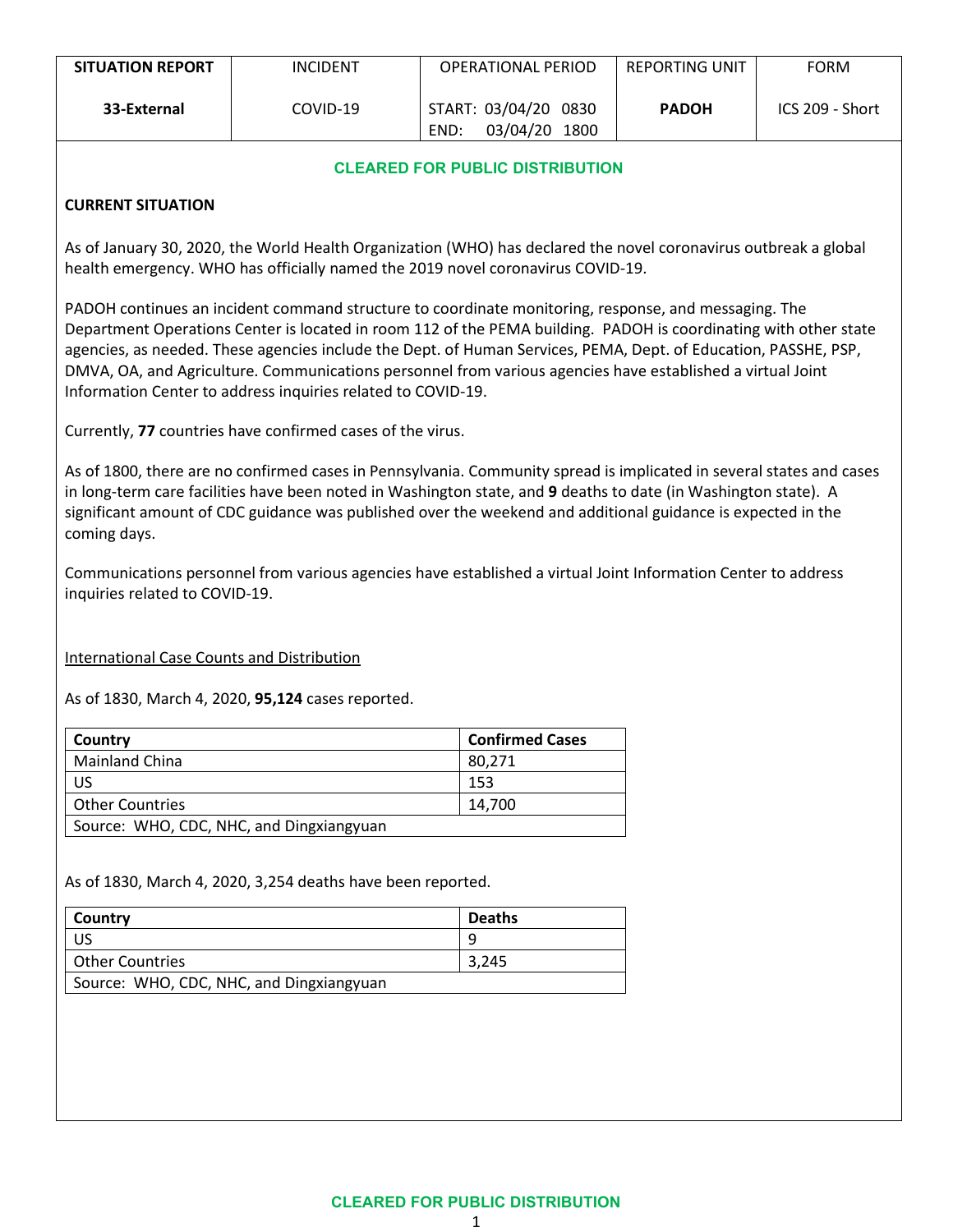

*with the exception of testing results for persons repatriated to the United States from Wuhan, China and Japan. State and local public health departments are now testing and publicly reporting their cases. In the event of a discrepancy between CDC cases and cases reported by state and local public health officials, data reported by states should be considered the most up to date.*

Source: <https://www.cdc.gov/coronavirus/2019-ncov/cases-in-us.html#states-confirmed-cases>

| COVID-19 US at a Glance<br>As of 1630, March 4, 2020 | <b>Confirmed Cases</b> | <b>Deaths</b> |
|------------------------------------------------------|------------------------|---------------|
| US.                                                  | $153*$                 |               |

*Source: Open source media including Johns Hopkins COVID-19 Dashboard \*Total number includes persons repatriated to the United States and tested by the CDC from Wuhan, China and the Diamond Princess Cruise Ship*

# **ACCOMPLISHMENTS**

- DOH State Lab is currently testing specimens for SARS-CoV-2
- Coordination meeting held regarding non-pharmaceutical intervention, available resources, and community mitigation strategies March 4, 2020
- Hosted COVID-19 Long Term Care Facility Guidance Statewide Call with over 650 attendees on March 4, 2020
- Sent email to all relevant clinical laboratories who may develop testing under EUA